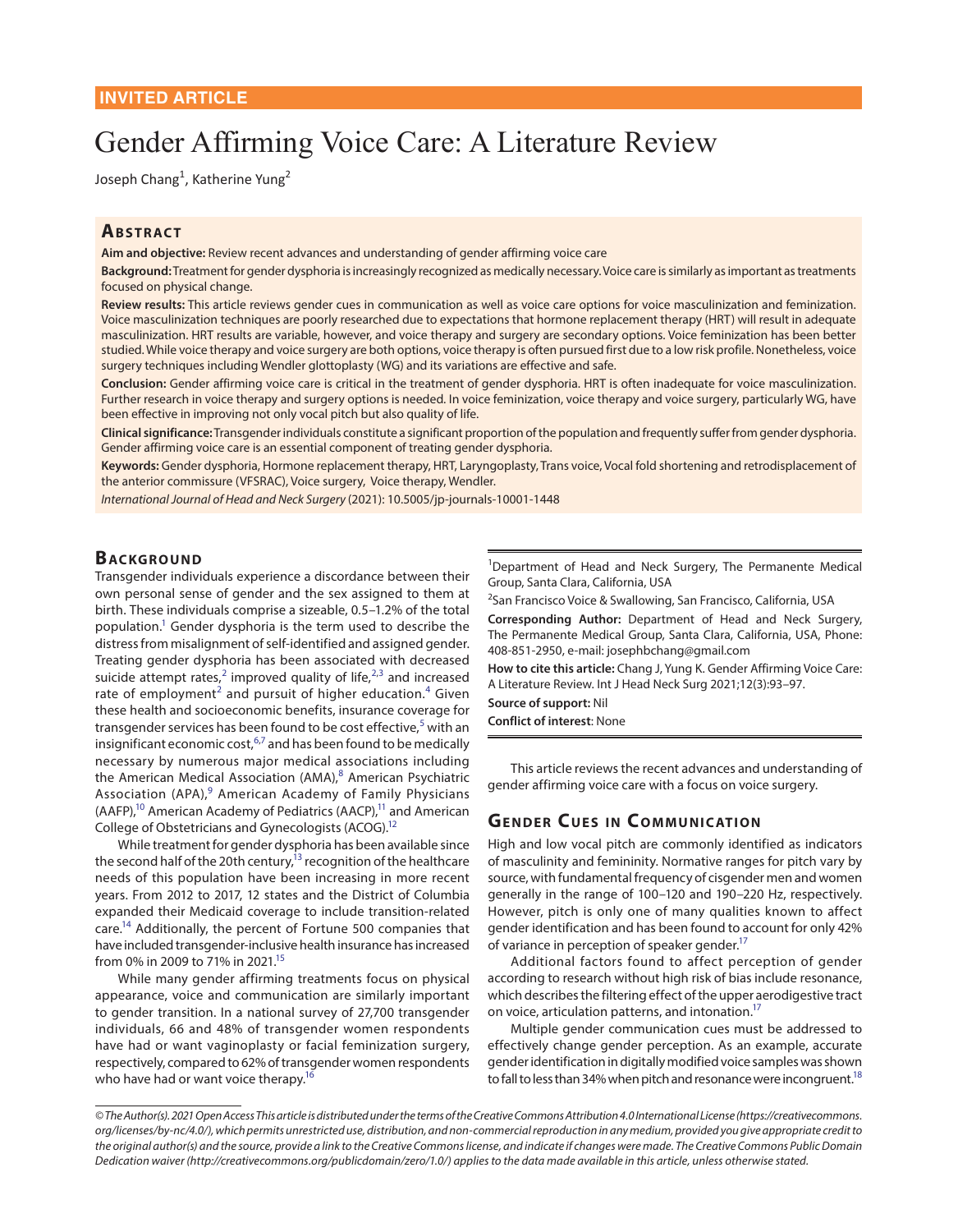# **APPROACH TO TREATMENT**

Arguably more important than perceived vocal femininity or masculinity is the effect that treatment has on individuals' quality of life. Normative ranges and qualities exist for stereotypical male and female voices; however, these characteristics may not be congruent with every patient's own self-perception. Ultimately, quality of life has been shown to correlate with patients' perception of their own voice rather than the perception of listeners.<sup>19</sup> As a result, treatment options may need to be adjusted for every patient to optimize outcomes.

In general, there are two treatment options for voice alteration, voice therapy and voice surgery. Voice therapy is able to address multiple communication cues and is noninvasive, whereas voice surgery primarily addresses pitch, is invasive, and therefore has associated small but significant medical risks. Consideration of risks and benefits in this situation often favors voice therapy as the first treatment for voice adjustment.

#### **VOICE MASCULINIZATION**

Voice care for transgender men has been relatively less studied than care for transgender women due to the masculinizing effects of hormone replacement therapy (HRT) involving androgens. Multiple longitudinal studies have confirmed that fundamental frequency decreases within the first 12 months of starting HRT.<sup>[20,](#page-4-15)[21](#page-4-16)</sup> However, the effect of HRT on voice is quite variable with ultimate decrease in pitch varying from 3 to 10 semitones in one prospective study and the onset of pitch decrease starting anywhere from 0 to 6 months after initiating HRT.<sup>[20](#page-4-15)</sup>

<span id="page-1-9"></span>Unfortunately, voice change from HRT is not without risk. A meta-analysis of transgender men who underwent HRT found that 37% developed vocal instability and 27% lost vocal endurance.<sup>[22](#page-4-17)</sup> A retrospective study of 50 patients showed that 24% sought voice therapy while on HRT due to voice problems including vocal fatigue, instability, and strain with 10% seeking voice therapy for insufficient pitch lowering.<sup>[21](#page-4-16)</sup> Another meta-analysis confirmed that 16% of transgender patients undergoing testosterone therapy were not satisfied with their voice after hormone treatment.<sup>2</sup>

While voice therapy for voice masculinization is cited as a treatment option for patients with inadequate improvement after HRT, little data exist on the outcomes of voice therapy in the transgender male population. $^{22}$  $^{22}$  $^{22}$  However, one study of 10 transgender men showed successful decrease in pitch after voice therapy with steady improvement in the self-perceived overall vocal masculinity up to 12 months after therapy. $24$ 

Surgery for pitch depression has been described using the type III thyroplasty, or relaxation laryngoplasty. In this surgery, pitch is decreased by shortening the vocal folds and reducing vocal fold tension. This can be performed by vertically incising both thyroid alae and depressing the central segment of thyroid cartilage containing the anterior vocal fold attachments to decrease the anteroposterior dimensions of the laryngeal framework. While type III thyroplasty has been described in mutational falsetto, $25,26$  $25,26$  $25,26$  only case reports of this surgery in transgender men have been published.<sup>[27](#page-4-22)</sup>

#### <span id="page-1-13"></span><span id="page-1-12"></span>**VOICE FEMINIZATION**

Unlike hormone therapy for transgender men, hormone therapy for transgender women does not result in voice change. As a result, the treatments for voice feminization in the transgender population are more commonly pursued and better understood.

#### **Voice Therapy**

<span id="page-1-15"></span>Voice therapy approaches vary widely with common targets including resonance, speaking pitch elevation, relaxation techniques, and intonation. $^{28}$  Although this variation in approaches complicates standardized evaluation of voice therapy, a number of studies have shown that voice therapy is effective at improving listener perception of vocal femininity, $29$  self-rating of vocal femininity, $30$  satisfaction with voice,  $30$  and quality of life.  $31$ 

<span id="page-1-19"></span><span id="page-1-18"></span><span id="page-1-17"></span><span id="page-1-16"></span><span id="page-1-6"></span>Yet, listener perception of vocal femininity<sup>29</sup> and pitch elevation<sup>29,32</sup> may not be maintained long term after voice therapy ends. A small study of five transwomen undergoing voice therapy showed that the initial average post-treatment pitch elevation of 59 Hz had decreased to 19 Hz by 15 months after therapy.<sup>[29](#page-4-2)</sup>

# **VOICE SURGERY**

<span id="page-1-8"></span><span id="page-1-7"></span>Despite voice therapy, a number of individuals continue to have difficulty achieving or maintaining a desired pitch and choose to have additional surgical treatment. The percentage of individuals who choose to undergo surgery after voice therapy will certainly vary by center with those centers that offer voice surgery undoubtedly attracting a higher proportion of patients who will ultimately pursue surgery. Nonetheless, demand for surgery is considerable with 19% of patients in a national survey of transgender women showing interest in voice surgery,<sup>16</sup> and an estimated 20% of transgender women who had completed voice therapy at one center going on to have voice surgery.<sup>[33](#page-4-6)</sup>

<span id="page-1-21"></span><span id="page-1-20"></span><span id="page-1-0"></span>Numerous surgeries have been developed for voice feminization. These surgeries include techniques to decrease vocal fold mass (laser reduction glottoplasty $34,35$ ), increase vocal fold tension [cricothyroid approximation (CTA)], and shorten vocal fold length [Wendler glottoplasty (WG) and feminization laryngoplasty<sup>36,[37](#page-4-10)</sup>]. Among these surgeries WG and CTA may be the best studied in the literature.

# <span id="page-1-10"></span><span id="page-1-2"></span><span id="page-1-1"></span>**CRICOTHYROID APPROXIMATION**

Cricothyroid approximation (CTA) is an open surgical technique in which the anteroinferior edge of the thyroid cartilage is brought into apposition with the anterior cricoid body with nonabsorbable sutures to recreate the vocal fold elongating effect of the cricothyroid muscle, thereby fixing the vocal folds in a permanently tensed state.

<span id="page-1-11"></span>Multiple studies have confirmed successful elevation of pitch after CTA with reports ranging from 23 to 76 Hz.<sup>[38-](#page-4-11)40</sup> Variation in reported pitch elevation may result from differences in evaluated voice samples, for example, sustained vowels versus standardized passage reading or spontaneous speech. Additional factors more specific to pitch variation after CTA include patient anatomy and time since surgical intervention. Cricothyroid joint configuration has been found to correlate with achievable pitch elevation with well-defined joints, type A joints, having greater pitch elevation than poorly defined or absent joints, type B and C joints.<sup>[39](#page-4-13)</sup>

<span id="page-1-14"></span>Additionally, two longitudinal studies of CTA have shown that pitch elevation effects are not durable on long-term follow-up. One study of 20 patients noted a 73 Hz pitch elevation at 6 months, which then dropped to 46 Hz at 24 months after surgery.<sup>[40](#page-4-12)</sup> Another study of 29 patients reported a 42 Hz pitch elevation at 6 months that fell to 23 Hz at 12 months with continued decreases in pitch elevation through the 4-year study period.<sup>[38](#page-4-11)</sup>

<span id="page-1-5"></span><span id="page-1-4"></span><span id="page-1-3"></span>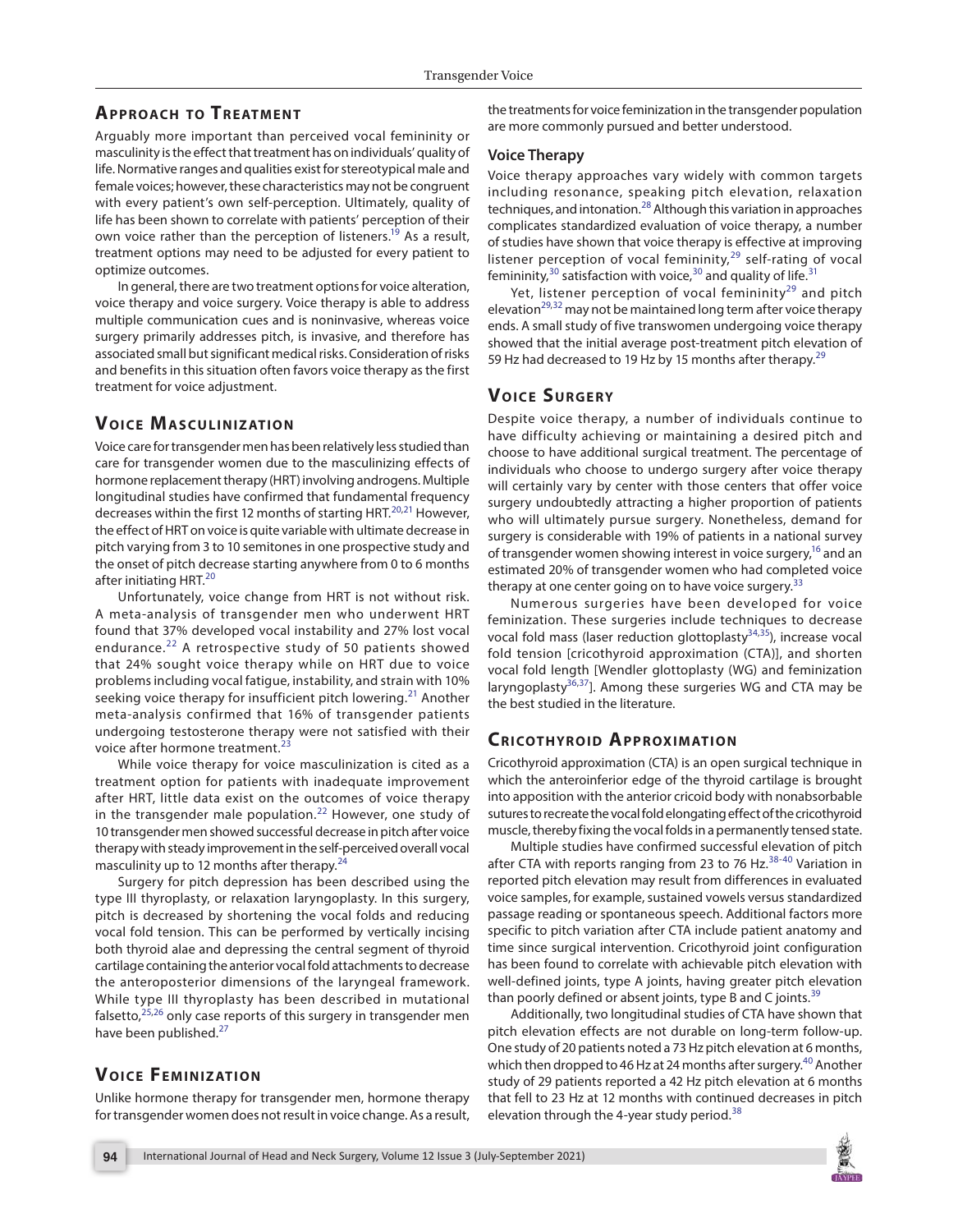Arguably more important than pitch elevation, quality of life, as measured by voice handicap index (VHI), has been found to improve after CTA.<sup>38</sup> However, it is not clear that VHI adequately measures voice-related quality of life in the transgender population, potentially because anatomic abnormalities are not the cause of reduced quality of life in this population. In one study, despite being regularly misgendered on the phone, transgender participants had no disability on VHI.[41](#page-4-24) The trans woman voice questionnaire (TWVQ), previously known as the transsexual voice questionnaire (TVQ), has been developed and validated specifically to measure voice-related quality of life in the transgender woman population.<sup>[42](#page-4-25)[-44](#page-4-26)</sup> To our knowledge, no studies have reported TWVQ results following CTA.

#### **WENDLER GLOTTOPLASTY**

Wendler glottoplasty is a minimally invasive, endoscopic technique in which the medial aspects of the anterior vocal folds are denuded and sutured together [\(Fig. 1\)](#page-2-0) to create an anterior glottic web ([Fig. 2](#page-3-17)), thereby shortening the length of the vocal fold that is involved in vibration. Of note, there are slight variations to this technique including vocal fold shortening and retrodisplacement of the anterior commissure (VFSRAC), in which particular attention is paid to recreation of a tapered, funnel-shaped infraglottis to enhance smooth glottic air flow, $45$  as well another variation in which an additional step is taken to ablate the superior vocal fold surface, similar to laser reduction glottoplasty.<sup>[38](#page-4-11)[,46](#page-4-28)[,47](#page-4-29)</sup>

Similar to CTA, numerous studies have reported successful pitch elevation following WG ranging from 20 to 81 Hz.[38,](#page-4-11)[45](#page-4-27),[47](#page-4-29),[48](#page-4-30) Variation in these outcomes may be due to variation in patient age and an additional pitch elevation effect from postoperative voice therapy. The studies from Kim and Mastronikolis et al. included postoperative voice therapy and reported the higher pitch elevation outcomes of 74 to 81Hz.<sup>[45](#page-4-27),47</sup> Although no comparative statistics were performed between age groups, these two studies also reported greater pitch elevation in patients younger than 40 years.<sup>[45](#page-4-27),47</sup> However, a study excluding the effects of voice therapy showed no correlation with age and postoperative pitch or change in pitch.<sup>[48](#page-4-30)</sup>

Unlike CTA, pitch elevation after WG appears to be long lasting and improvement in quality of life specific to transgender women after WG is well documented. One study of patients undergoing WG showed similar pitch elevation from the 1 month postoperative evaluation to the last follow-up time point at 4 years.<sup>[38](#page-4-11)</sup> Additionally, multiple studies have found improvement in  $TWVQ^{46,48}$  $TWVQ^{46,48}$  $TWVQ^{46,48}$  $TWVQ^{46,48}$  as well as VHI.[38](#page-4-11),[45](#page-4-27)[,48](#page-4-30)

<span id="page-2-3"></span>In the current paradigm in which voice therapy is often pursued prior to voice surgery, some may consider voice surgery as an option only for those who "fail" voice therapy. On the contrary, a recent study of voice therapy compared to combined voice therapy followed by WG suggests that addition of WG further elevates pitch and improves quality of life even in those patients who objectively succeed after voice therapy. After voice therapy, patients who chose to pursue additional WG had no statistically significant difference in average speaking fundamental frequency or degree of pitch elevation compared to those who chose not to pursue additional WG, with 20 and 15 Hz elevations in pitch , respectively. Nonetheless, pitch elevation and improvement in TWVQ were nearly three times higher after combined treatment compared to voice therapy only.<sup>[31](#page-4-4)</sup>

# <span id="page-2-5"></span><span id="page-2-4"></span>**COMPARISON OF TECHNIQUES**

<span id="page-2-6"></span><span id="page-2-2"></span><span id="page-2-1"></span>Due to lack of standardization in voice measurements and timing of evaluations, comparisons between CTA and WG are best made by studies specifically designed to compare these two techniques with uniform methods. Two such studies exist. Mora et al. found that self-perceived femininity and pitch elevation were statistically higher in individuals who underwent WG compared to those who underwent CTA.<sup>38</sup> Kelly et al. similarly reported statistically significant improvement in satisfaction with voice in individuals who underwent WG, but not those individuals who underwent CTA. Moreover, there was a significantly lower rate of self-reported dysphonia in patients who underwent WG compared to CTA. These findings in combination with the greater ability to revise WG than CTA led these authors to stop performing CTA at their institution in favor of WG. $33$ 

# <span id="page-2-9"></span><span id="page-2-8"></span><span id="page-2-7"></span>**SURGICAL COMPLICATIONS**

<span id="page-2-10"></span>Historically, there have been concerns regarding the viability of voice surgery as a treatment for voice feminization due to reports of postsurgical dysphonia, dysphagia, and infection.<sup>49</sup> Indeed, CTA has been found to have a 7% rate of wound infection<sup>38</sup> in one series and 29% rate of postoperative dysphagia in another series.<sup>[40](#page-4-12)</sup> On the other hand, those same series reported no change in voice quality on perceptual evaluation using the GRBAS (Grade, Roughness, Breathiness, Asthenia, Strain) score<sup>38</sup> and a minimal change in average jitter from 0.6 to 0.7%.<sup>[40](#page-4-12)</sup>

Wendler glottoplasty has a seemingly even lower rate of postoperative complications. While web dehiscence has been .<br>reported at rates of 5–13%,<sup>[31](#page-4-4),38</sup> no reports of postoperative



<span id="page-2-0"></span>**[Figs 1A to C:](#page-2-1)** Wendler glottoplasty technique. Prior to incision (A), after removal of the anterior medial vocal fold mucosa (B), and after suturing the anterior vocal folds together at the completion of surgery (C).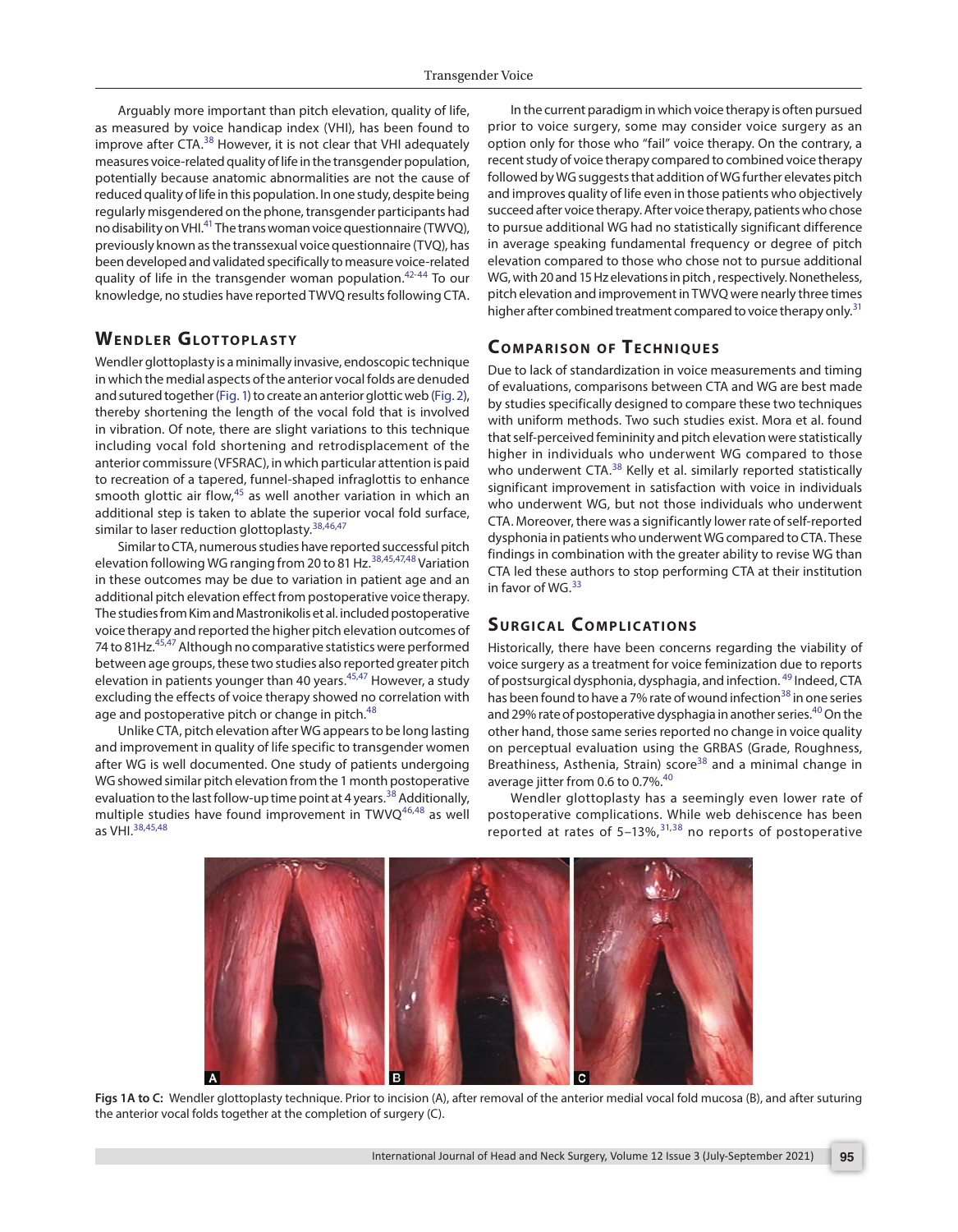

**[Fig. 2:](#page-2-2)** Wendler glottoplasty postoperative appearance. Well-formed anterior glottic web at 3 months after surgery.

<span id="page-3-17"></span>infection or dysphagia have been identified on systematic review of the WG literature.<sup>[50](#page-4-31)</sup> Some data exist to suggest that glottoplasty causes postoperative dysphonia; a meta-analysis of three studies including 70 patients reported that auditory perceptual evaluation of overall voice quality graded on the GRBAS scale worsened by 0.44 after glottoplasty.<sup>[50](#page-4-31)</sup> This degree of worsening represents a half-step worsening on a four-point scale with gradations of normal, mild, moderate, and severe dysphonia; the clinical significance of this degree of change is unclear. Moreover, larger studies of objective acoustic measures show no worsening of dysphonia. In a series of 28 patients, no change in cepstral peak prominence, cepstral index of dysphonia, noise to harmonic ratio, or soft phonation index was detected after glottoplasty[.48](#page-4-30) Similarly, another study of 362 patients undergoing glottoplasty showed no change in noise to harmonic ratio and slight improvement in soft phonation index.<sup>[45](#page-4-27)</sup>

Although arguments could be made regarding the sensitivity of perceptual evaluation versus acoustic measurements and the clinical significance of a 0.44 point worsening in dysphonia, it is possible that the difference in postoperative dysphonia may be related to differences in technique. The three studies utilized in the meta-analysis by Aires et al. that report worsening in perceptual measures of voice all report concomitant ablation of the superior vocal fold surface in addition to creation of an anterior glottic web,  $38,46,47$  $38,46,47$  $38,46,47$  in essence a combination of laser reduction glottoplasty and WG. In contrast, the two previously cited studies showing no change in acoustic measures only created an anterior glottic web and did not ablate additional vocal fold tissue.  $45,48$  $45,48$  $45,48$ 

While the risks and benefits of voice surgery compared to voice therapy can be debated, recent data shows that WG can be routinely performed with minimal morbidity with the acknowledgement that any surgery when performed poorly can result in serious complications.

#### **CONCLUSION**

Treatment for gender dysphoria is increasingly recognized as medically necessary. In addition to treatments focused on physical change, treatments for changing voice and communication are also essential. In the transgender male population, HRT is helpful in masculinizing the voice although its effects are variable. Unfortunately, voice therapy and voice surgery for voice masculinization is poorly understood and in need of further research. In the transgender female population, the efficacy of voice therapy and voice surgery is well documented in the literature, although approaches and techniques vary. Wendler glottoplasty has been shown to be a safe and durable intervention for voice feminization with minimal to no expected postoperative dysphonia.

#### **Refe r e nce s**

- <span id="page-3-1"></span>[1.](#page-0-0) Winter S, Diamond M, Green J, et al. Transgender people: health at the margins of society. Lancet 2016;388((10042)):390–400. DOI: [10.1016/s0140-6736\(16\)00683-8](https://doi.org/10.1016/s0140-6736(16)00683-8)
- <span id="page-3-2"></span>[2.](#page-0-1) Murad MH, Elamin MB, Garcia MZ, et al. Hormonal therapy and sex reassignment: a systematic review and meta-analysis of quality of life and psychosocial outcomes. Clin Endocrinol (Oxf) 2010;72(2):214–231. DOI: [10.1111/j.1365-2265.2009.03625.x.](https://doi.org/10.1111/j.1365-2265.2009.03625.x.)
- <span id="page-3-3"></span>[3.](#page-0-2) Ainsworth TA, Spiegel JH. Quality of life of individuals with and without facial feminization surgery or gender reassignment surgery. Qual Life Res 2010;19(7):1019–1024. DOI: [10.1007/s11136-010-9668-7](https://doi.org/10.1007/s11136-010-9668-7)
- <span id="page-3-4"></span>[4.](#page-0-3) Rakic Z, Starcevic V, Maric J, et al. The outcome of sex reassignment surgery in Belgrade: 32 patients of both sexes. Arch Sex Behav 1996;25(5):515–525. DOI: [10.1007/BF02437545](https://doi.org/10.1007/BF02437545)
- <span id="page-3-18"></span><span id="page-3-5"></span>[5.](#page-0-4) Padula WV, Heru S, Campbell JD. Societal implications of health insurance coverage for medically necessary services in the US transgender population: a cost-effectiveness analysis. J Gen Intern Med 31(4):394–401. DOI: [10.1007/s11606-015-3529-6](https://doi.org/10.1007/s11606-015-3529-6)
- <span id="page-3-6"></span>[6.](#page-0-5) State of California, Department of Insurance. Economic Impact Assessment, Gender Nondiscrimination in Health Insurance. April 13, 2012. REG-2011-00023.
- <span id="page-3-7"></span>[7.](#page-0-6) Human Rights Campaign Foundation. San Francisco Transgender Benefit. Available at: [https://www.thehrcfoundation.org/](https://www.thehrcfoundation.org/professional-resources/san-francisco-transgender-benefit.) [professional-resources/san-francisco-transgender-benefit.](https://www.thehrcfoundation.org/professional-resources/san-francisco-transgender-benefit.) [Accessed 11 December 2021].
- <span id="page-3-8"></span>[8.](#page-0-7) American Medical Association. Issue brief: health insurance coverage for gender-affirming care of transgender patients. Available at: [https://ama-assn.org/system/files/2019-03/transgender-coverage](https://ama-assn.org/system/files/2019-03/transgender-coverage-issue-brief.pdf.)[issue-brief.pdf.](https://ama-assn.org/system/files/2019-03/transgender-coverage-issue-brief.pdf.)
- <span id="page-3-9"></span>American Psychiatric Association. APA official actions: position statement on discrimination against transgender and gender diverse individuals. Available at: [https://www.psychiatry.org/File%20Library/](https://www.psychiatry.org/File%20Library/About-APA/Organization-Documents-Policies/Policies/Position-2018-Discrimination-Against-Transgender-and-Gender-Diverse-Individuals.pdf.) [About-APA/Organization-Documents-Policies/Policies/Position-](https://www.psychiatry.org/File%20Library/About-APA/Organization-Documents-Policies/Policies/Position-2018-Discrimination-Against-Transgender-and-Gender-Diverse-Individuals.pdf.)[2018-Discrimination-Against-Transgender-and-Gender-Diverse-](https://www.psychiatry.org/File%20Library/About-APA/Organization-Documents-Policies/Policies/Position-2018-Discrimination-Against-Transgender-and-Gender-Diverse-Individuals.pdf.)[Individuals.pdf.](https://www.psychiatry.org/File%20Library/About-APA/Organization-Documents-Policies/Policies/Position-2018-Discrimination-Against-Transgender-and-Gender-Diverse-Individuals.pdf.)
- <span id="page-3-10"></span>[10.](#page-0-9) Ellis L, Brammer W, Echols B, et al. Resolution No. 1004. Available at: [https://aafp.org/dam/AAFP/documents/about\\_us/special\\_](https://aafp.org/dam/AAFP/documents/about_us/special_constituencies/2012RCAR_Advocacy.pdf.) [constituencies/2012RCAR\\_Advocacy.pdf.](https://aafp.org/dam/AAFP/documents/about_us/special_constituencies/2012RCAR_Advocacy.pdf.)
- <span id="page-3-11"></span>[11.](#page-0-10) Rafferty J. Ensuring comprehensive care and support for transgender and gender-diverse children and adolescents. Pediatrics 2018;142(4):e20182162. DOI: [10.1542/peds.2018-2162](https://doi.org/10.1542/peds.2018-2162)
- <span id="page-3-12"></span>[12.](#page-0-11) Health care for transgender and gender diverse individuals: ACOG committee opinion, number 823. Obstet Gynecol 2021;137(3): e75–e88. DOI: [10.1097/AOG.0000000000004294](https://doi.org/10.1097/AOG.0000000000004294)
- <span id="page-3-13"></span>[13.](#page-0-12) Coleman E, Bockting W, Botzer M, et al. Standards of care for the health of transsexual, transgender, and gender-nonconforming people, version 7. Int J Transgenderism 2012;13(4):165–232. DOI: [10.1080/15532739.2011.700873](https://doi.org/10.1080/15532739.2011.700873)
- <span id="page-3-14"></span>[14.](#page-0-13) Baker KE. The future of transgender coverage. N Engl J Med 2017;376(19):1801–1804. DOI: [10.1056/NEJMp1702427](https://doi.org/10.1056/NEJMp1702427)
- <span id="page-3-15"></span>[15.](#page-0-14) Human Rights Campaign Foundation. Corporate equality index 2021. Available at: [https://reports.hrc.org/corporate-equality](https://reports.hrc.org/corporate-equality-index-2021.)[index-2021.](https://reports.hrc.org/corporate-equality-index-2021.)
- <span id="page-3-16"></span>[16.](#page-0-15) James SE, Herman JL, Rankin S, et al. The report of the 2015 U.S. transgender survey. 2016. Available at: [https://transequality.org/](https://transequality.org/sites/default/files/docs/usts/USTS-Full-Report-Dec17.pdf.) [sites/default/files/docs/usts/USTS-Full-Report-Dec17.pdf.](https://transequality.org/sites/default/files/docs/usts/USTS-Full-Report-Dec17.pdf.)
- <span id="page-3-0"></span>[17.](#page-0-16) Leung Y, Oates J, Chan SP. Voice, articulation, and prosody contribute to listener perceptions of speaker gender: a systematic review and meta-analysis. J Speech Lang Hear Res 2018;61(2):266–297. DOI: [10.1044/2017\\_JSLHR-S-17-0067](https://doi.org/10.1044/2017_JSLHR-S-17-0067)